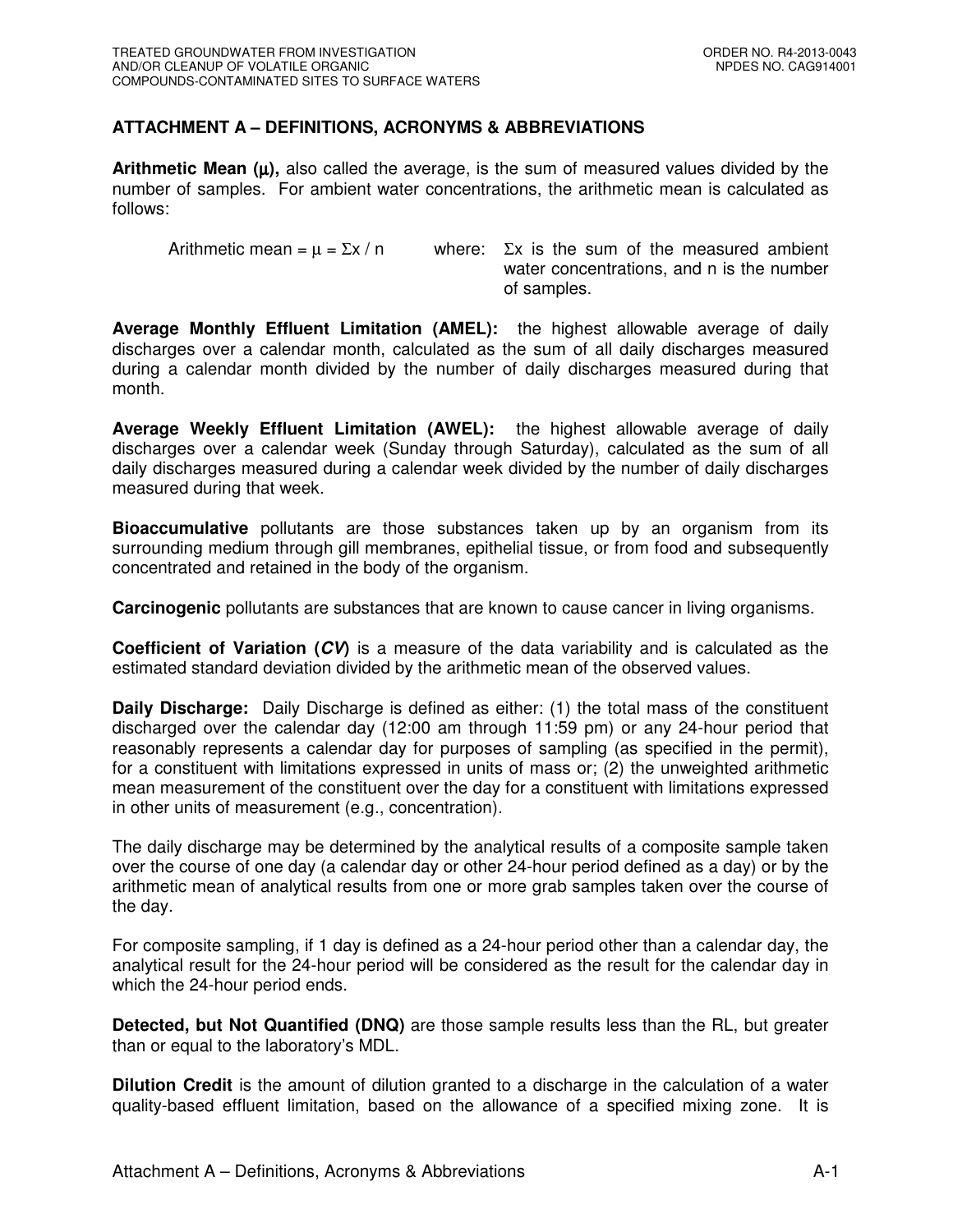calculated from the dilution ratio or determined through conducting a mixing zone study or modeling of the discharge and receiving water.

**Effluent Concentration Allowance (ECA)** is a value derived from the water quality criterion/objective, dilution credit, and ambient background concentration that is used, in conjunction with the coefficient of variation for the effluent monitoring data, to calculate a longterm average (LTA) discharge concentration. The ECA has the same meaning as waste load allocation (WLA) as used in U.S. EPA guidance (Technical Support Document For Water Quality-based Toxics Control, March 1991, second printing, EPA/505/2-90-001).

**Enclosed Bays** means indentations along the coast that enclose an area of oceanic water within distinct headlands or harbor works. Enclosed bays include all bays where the narrowest distance between the headlands or outermost harbor works is less than 75 percent of the greatest dimension of the enclosed portion of the bay. Enclosed bays include, but are not limited to, Humboldt Bay, Bodega Harbor, Tomales Bay, Drake's Estero, San Francisco Bay, Morro Bay, Los Angeles-Long Beach Harbor, Upper and Lower Newport Bay, Mission Bay, and San Diego Bay. Enclosed bays do not include inland surface waters or ocean waters.

**Estimated Chemical Concentration** is the estimated chemical concentration that results from the confirmed detection of the substance by the analytical method below the ML value.

**Estuaries** means waters, including coastal lagoons, located at the mouths of streams that serve as areas of mixing for fresh and ocean waters. Coastal lagoons and mouths of streams that are temporarily separated from the ocean by sandbars shall be considered estuaries. Estuarine waters shall be considered to extend from a bay or the open ocean to a point upstream where there is no significant mixing of fresh water and seawater. Estuarine waters included, but are not limited to, the Sacramento-San Joaquin Delta, as defined in Water Code section 12220, Suisun Bay, Carquinez Strait downstream to the Carquinez Bridge, and appropriate areas of the Smith, Mad, Eel, Noyo, Russian, Klamath, San Diego, and Otay rivers. Estuaries do not include inland surface waters or ocean waters.

**Inland Surface Waters** are all surface waters of the State that do not include the ocean, enclosed bays, or estuaries.

**Instantaneous Maximum Effluent Limitation:** the highest allowable value for any single grab sample or aliquot (i.e., each grab sample or aliquot is independently compared to the instantaneous maximum limitation).

**Instantaneous Minimum Effluent Limitation:** the lowest allowable value for any single grab sample or aliquot (i.e., each grab sample or aliquot is independently compared to the instantaneous minimum limitation).

**Maximum Daily Effluent Limitation (MDEL)** means the highest allowable daily discharge of a pollutant, over a calendar day (or 24-hour period). For pollutants with limitations expressed in units of mass, the daily discharge is calculated as the total mass of the pollutant discharged over the day. For pollutants with limitations expressed in other units of measurement, the daily discharge is calculated as the arithmetic mean measurement of the pollutant over the day.

**Median** is the middle measurement in a set of data. The median of a set of data is found by first arranging the measurements in order of magnitude (either increasing or decreasing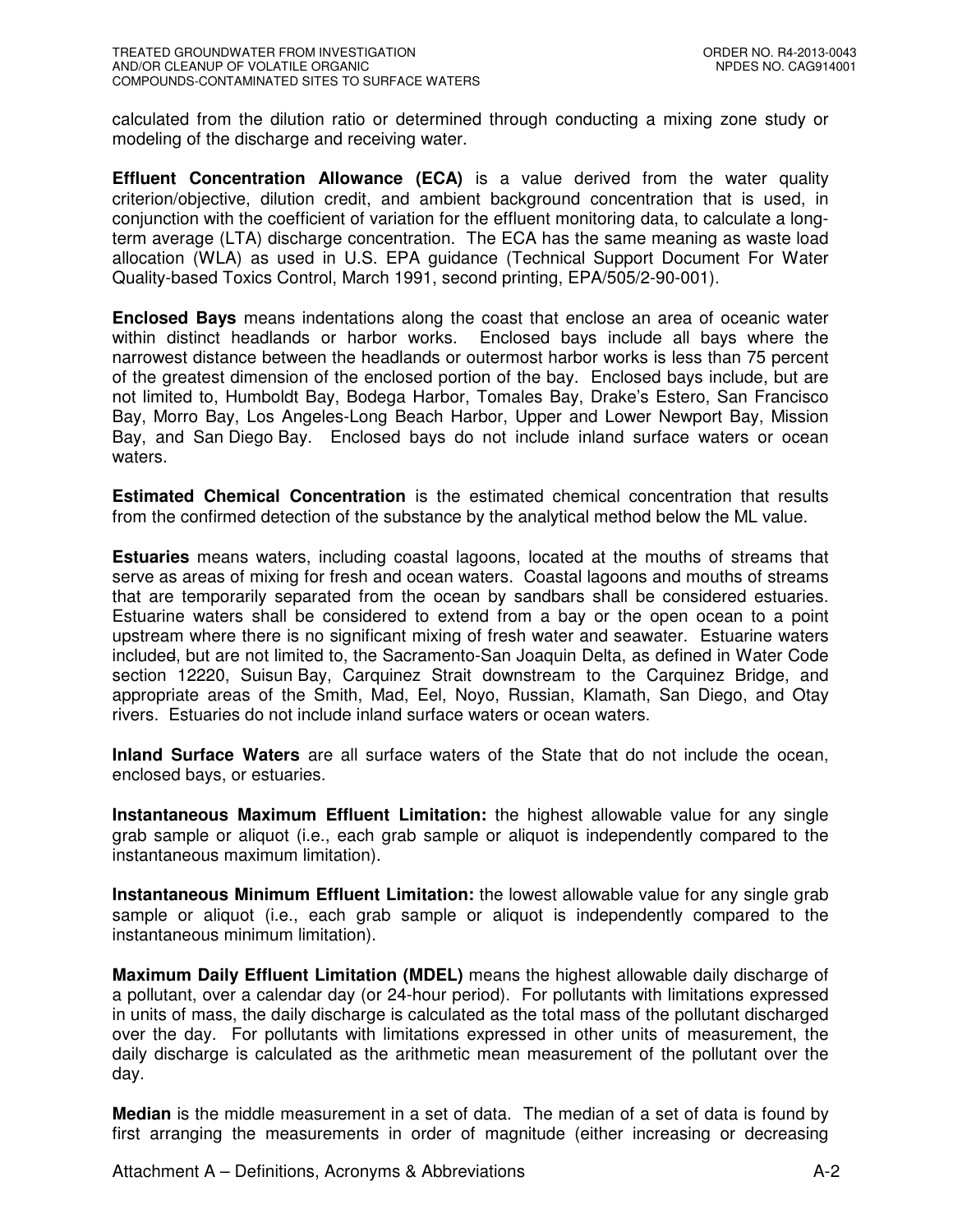order). If the number of measurements (*n*) is odd, then the median =  $X_{(n+1)/2}$ . If *n* is even, then the median =  $(X_{n/2} + X_{n/2)+1}/2$  (i.e., the midpoint between the  $n/2$  and  $n/2+1$ ).

**Method Detection Limit (MDL)** is the minimum concentration of a substance that can be measured and reported with 99 percent confidence that the analyte concentration is greater than zero, as defined in title 40 of the Code of Federal Regulations, Part 136, Attachment B, revised as of July 3, 1999.

**Minimum Level (ML)** is the concentration at which the entire analytical system must give a recognizable signal and acceptable calibration point. The ML is the concentration in a sample that is equivalent to the concentration of the lowest calibration standard analyzed by a specific analytical procedure, assuming that all the method specified sample weights, volumes, and processing steps have been followed.

**Mixing Zone** is a limited volume of receiving water that is allocated for mixing with a wastewater discharge where water quality criteria can be exceeded without causing adverse effects to the overall water body.

**Not Detected (ND)** are those sample results less than the laboratory's MDL.

**Ocean Waters** are the territorial marine waters of the State as defined by California law to the extent these waters are outside of enclosed bays, estuaries, and coastal lagoons. Discharges to ocean waters are regulated in accordance with the State Water Board's California Ocean Plan.

**Persistent** pollutants are substances for which degradation or decomposition in the environment is nonexistent or very slow.

**Pollutant Minimization Program (PMP)** means waste minimization and pollution prevention actions that include, but are not limited to, product substitution, waste stream recycling, alternative waste management methods, and education of the public and businesses. The goal of the PMP shall be to reduce all potential sources of a priority pollutant(s) through pollutant minimization (control) strategies, including pollution prevention measures as appropriate, to maintain the effluent concentration at or below the water quality-based effluent limitation. Pollution prevention measures may be particularly appropriate for persistent bioaccumulative priority pollutants where there is evidence that beneficial uses are being impacted. The Regional Water Board may consider cost effectiveness when establishing the requirements of a PMP. The completion and implementation of a Pollution Prevention Plan, if required pursuant to Water Code section 13263.3(d), shall be considered to fulfill the PMP requirements.

**Pollution Prevention** means any action that causes a net reduction in the use or generation of a hazardous substance or other pollutant that is discharged into water and includes, but is not limited to, input change, operational improvement, production process change, and product reformulation (as defined in Water Code section 13263.3). Pollution prevention does not include actions that merely shift a pollutant in wastewater from one environmental medium to another environmental medium, unless clear environmental benefits of such an approach are identified to the satisfaction of the State or Regional Water Board.

**Reporting Level (RL)** is the ML (and its associated analytical method) chosen by the Discharger for reporting and compliance determination from the MLs included in this Order. The MLs included in this Order correspond to approved analytical methods for reporting a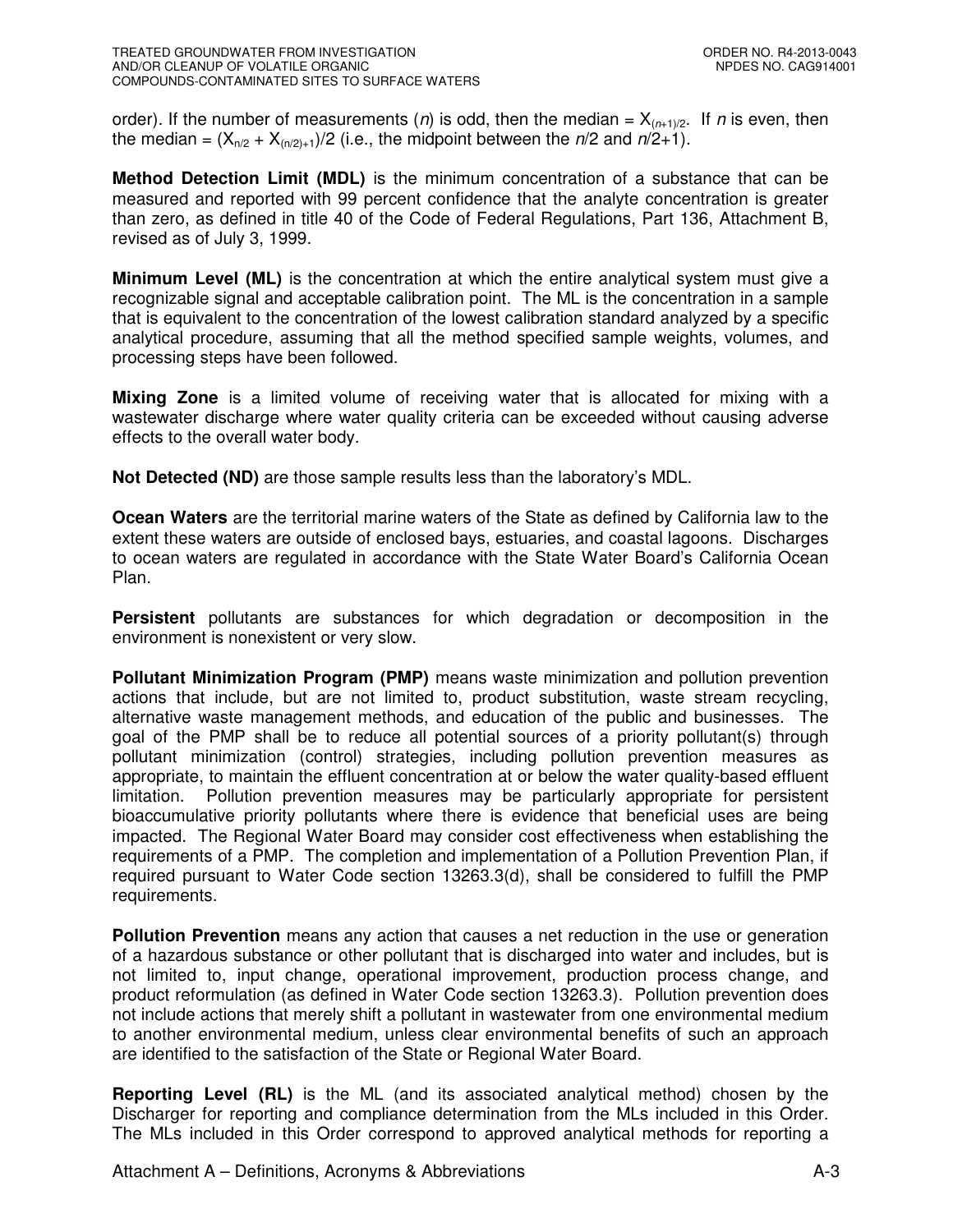sample result that are selected by the Regional Water Board either from Appendix 4 of the SIP in accordance with section 2.4.2 of the SIP or established in accordance with section 2.4.3 of the SIP. The ML is based on the proper application of method-based analytical procedures for sample preparation and the absence of any matrix interferences. Other factors may be applied to the ML depending on the specific sample preparation steps employed. For example, the treatment typically applied in cases where there are matrix-effects is to dilute the sample or sample aliquot by a factor of ten. In such cases, this additional factor must be applied to the ML in the computation of the RL.

**Satellite Collection System** is the portion, if any, of a sanitary sewer system owned or operated by a different public agency than the agency that owns and operates the wastewater treatment facility that a sanitary sewer system is tributary to.

**Source of Drinking Water** is any water designated as municipal or domestic supply (MUN) in a Regional Water Board Basin Plan.

**Standard Deviation (**σ**)** is a measure of variability that is calculated as follows:

| $\alpha = 1$<br>where: | $(\sum [(x - \mu)^2]/(n - 1))^{0.5}$                                            |
|------------------------|---------------------------------------------------------------------------------|
|                        | is the observed value;                                                          |
| $\mu$<br>n.            | is the arithmetic mean of the observed values; and<br>is the number of samples. |

**Toxicity Reduction Evaluation (TRE)** is a study conducted in a step-wise process designed to identify the causative agents of effluent or ambient toxicity, isolate the sources of toxicity, evaluate the effectiveness of toxicity control options, and then confirm the reduction in toxicity. The first steps of the TRE consist of the collection of data relevant to the toxicity, including additional toxicity testing, and an evaluation of facility operations and maintenance practices, and best management practices. A Toxicity Identification Evaluation (TIE) may be required as part of the TRE, if appropriate. (A TIE is a set of procedures to identify the specific chemical(s) responsible for toxicity. These procedures are performed in three phases (characterization, identification, and confirmation) using aquatic organism toxicity tests.)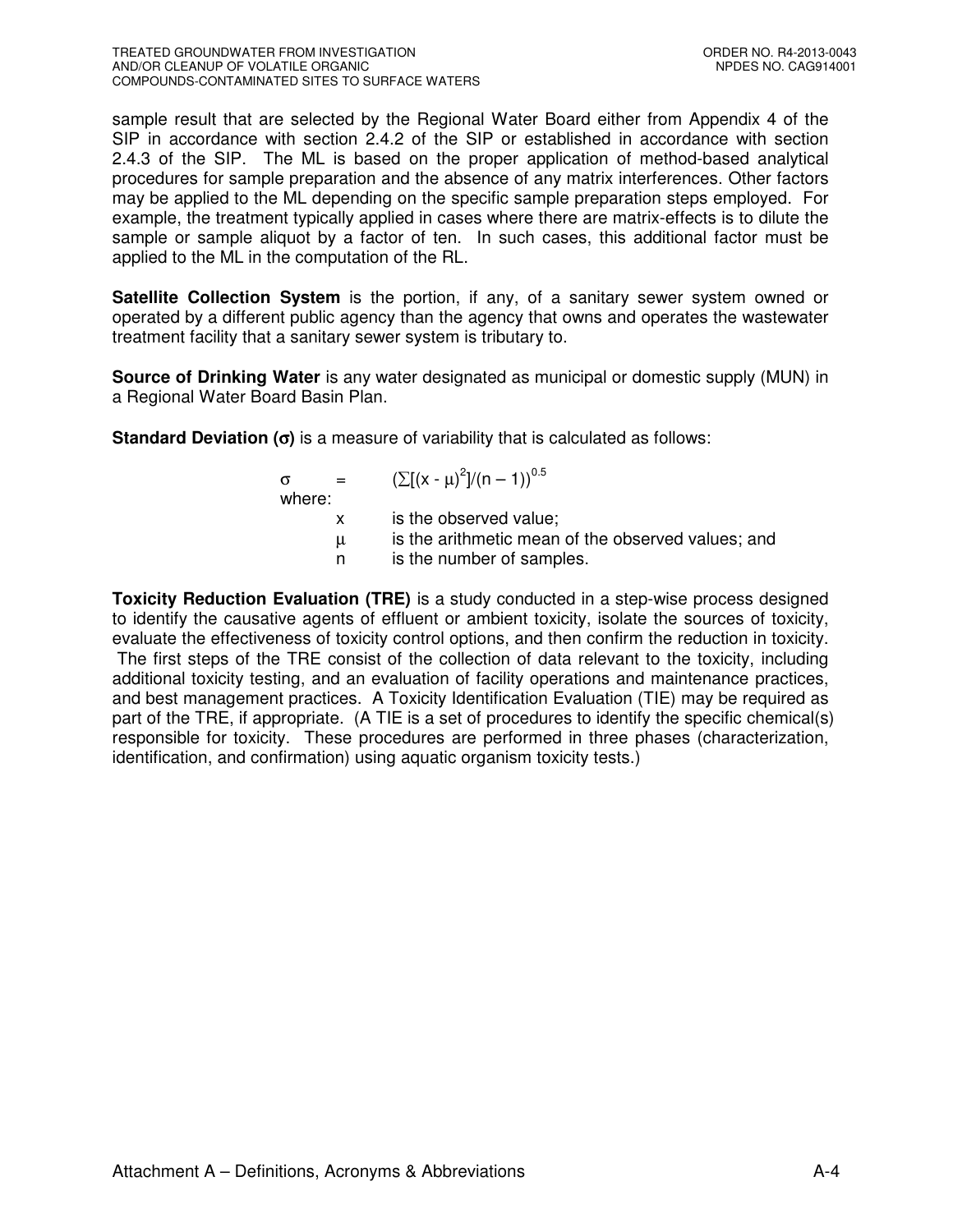## **ACRONYMS & ABBREVIATIONS**

| AMEL              | <b>Average Monthly Effluent Limitation</b>                           |
|-------------------|----------------------------------------------------------------------|
| B                 | <b>Background Concentration</b>                                      |
| <b>BAT</b>        | Best Available Technology Economically Achievable                    |
| <b>Basin Plan</b> | Water Quality Control Plan for the Coastal Watersheds of Los Angeles |
|                   | and Ventura Counties                                                 |
| <b>BCT</b>        | Best Conventional Pollutant Control Technology                       |
| <b>BMP</b>        | <b>Best Management Practices</b>                                     |
| <b>BMPP</b>       | <b>Best Management Practices Plan</b>                                |
| <b>BPJ</b>        | <b>Best Professional Judgment</b>                                    |
| <b>BOD</b>        | <b>Biochemical Oxygen Demand</b>                                     |
| <b>BPT</b>        | Best practicable treatment control technology                        |
| C                 | <b>Water Quality Objective</b>                                       |
| <b>CCR</b>        | California Code of Regulations                                       |
| <b>CEQA</b>       | California Environmental Quality Act                                 |
| <b>CFR</b>        | <b>Code of Federal Regulations</b>                                   |
| CTR               | <b>California Toxics Rule</b>                                        |
| <b>CV</b>         | Coefficient of Variation                                             |
| <b>CWA</b>        | Clean Water Act                                                      |
| <b>CWC</b>        | California Water Code                                                |
| <b>DMR</b>        | <b>Discharge Monitoring Report</b>                                   |
| <b>DNQ</b>        | Detected But Not Quantified                                          |
| <b>ECA</b>        | <b>Effluent Concentration Allowance</b>                              |
| <b>ELAP</b>       | California Department of Health Services Environmental Laboratory    |
|                   | <b>Accreditation Program</b>                                         |
| <b>ELG</b>        | <b>Effluent Limitations, Guidelines and Standards</b>                |
| gpd               | gallons per day                                                      |
| IC.               | <b>Inhibition Coefficient</b>                                        |
| $IC_{15}$         | Concentration at which the organism is 15% inhibited                 |
| $IC_{25}$         | Concentration at which the organism is 25% inhibited                 |
| $IC_{40}$         | Concentration at which the organism is 40% inhibited                 |
| $IC_{50}$         | Concentration at which the organism is 50% inhibited                 |
| LA                | <b>Load Allocations</b>                                              |
| <b>LOEC</b>       | <b>Lowest Observed Effect Concentration</b>                          |
| <b>LTA</b>        | Long-Term Average                                                    |
| <b>MDEL</b>       | Maximum Daily Effluent Limitation                                    |
| <b>MDL</b>        | <b>Method Detection Limit</b>                                        |
| <b>MEC</b>        | <b>Maximum Effluent Concentration</b>                                |
| <b>MGD</b>        | Million Gallons Per Day                                              |
| mg/L              | Milligrams per Liter                                                 |
| ML                | Minimum Level                                                        |
| <b>MRP</b>        | Monitoring and Reporting Program                                     |
| <b>ND</b>         | Not Detected                                                         |
| <b>NOEC</b>       | No Observable Effect Concentration                                   |
| <b>NPDES</b>      | National Pollutant Discharge Elimination System                      |
| <b>NSPS</b>       | New Source Performance Standards                                     |
| NTR               | <b>National Toxics Rule</b>                                          |
| OAL               | Office of Administrative Law                                         |
| <b>POTW</b>       | <b>Publicly-Owned Treatment Works</b>                                |
| <b>PMP</b>        | <b>Pollutant Minimization Plan</b>                                   |
| QA                | <b>Quality Assurance</b>                                             |